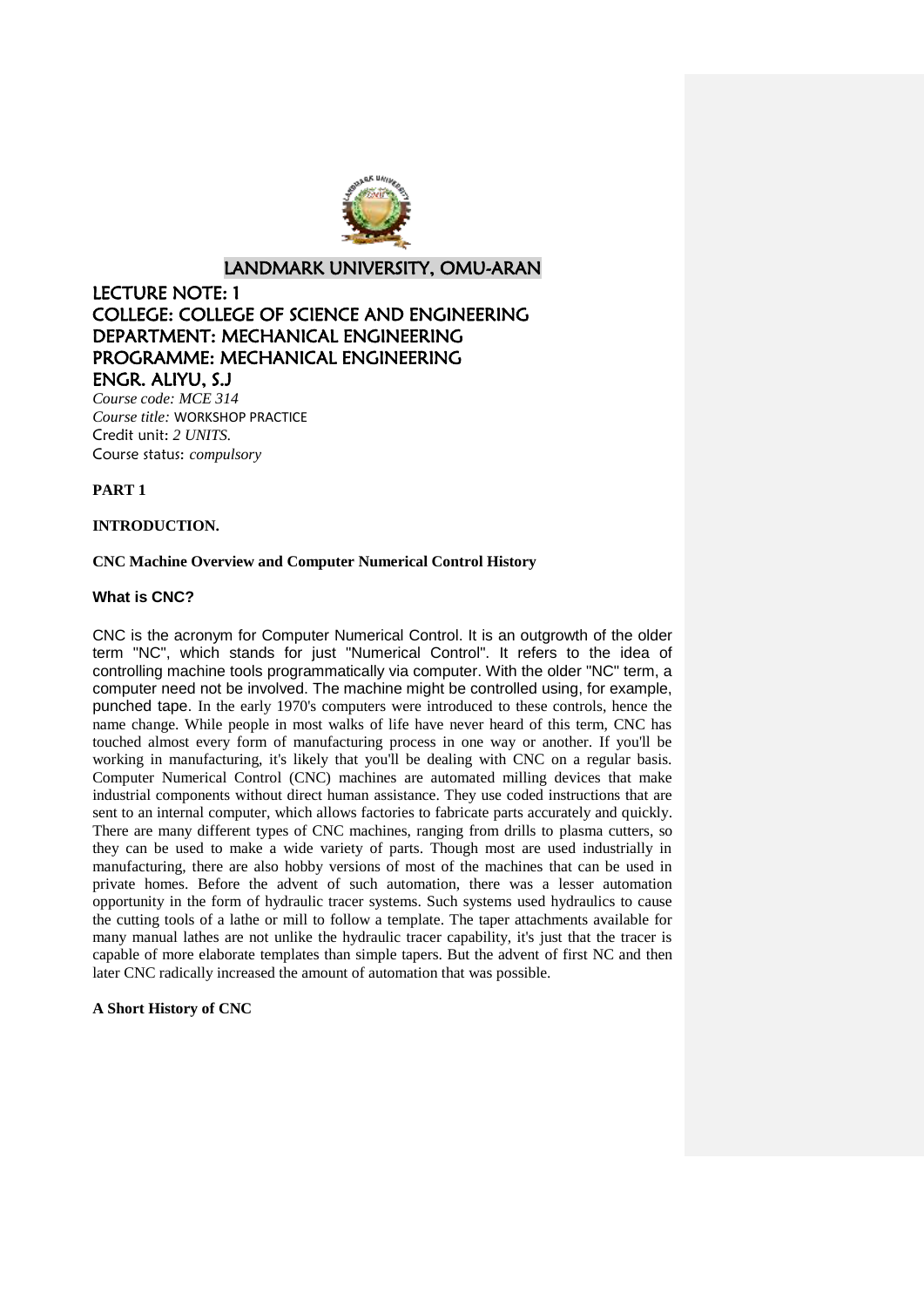The first commercial NC machines were built in the 1950's, and ran from punched tape. While the concept immediately proved it could save costs, it was so different that it was very slow to catch on with manufacturers. In order to promote more rapid adoption, the US Army bought 120 NC machines and loaned them to various manufacturers so they could become more familiar with the idea. By the end of the 50's, NC was starting to catch on, though there were still a number of issues. For example, [g-code,](http://www.cnccookbook.com/CCCNCGCodeCourse.htm) the nearly universal language of CNC we have today, did not exist. Each manufacturer was pushing its own language for defining part programs (the programs the machine tools would execute to create a part). While there are exceptions to this statement, CNC machines typically replace (or work in conjunction with) some existing manufacturing process/es. Take one of the simplest manufacturing processes, drilling holes, for example. A drill press can of course be used to machine holes. (It's likely that almost everyone has seen some form of drill press, even if you don't work in manufacturing.) A person can place a drill in the drill chuck that is secured in the spindle of the drill press. They can then (manually) select the desired speed for rotation (commonly by switching belt pulleys), and activate the spindle. Then they manually pull on the quill lever to drive the drill into the work-piece being machined. As you can easily see, there is a lot of manual intervention required to use a drill press to drill holes. A person is required to do something almost every step along the way! While this manual intervention may be acceptable for manufacturing companies if but a small number of holes or work-pieces must be machined, as quantities grow, so does the likelihood for fatigue due to the tediousness of the operation. And do note that we've used one of the simplest machining operations (drilling) for our example. There are more complicated machining operations that would require a much higher skill level (and increase the potential for mistakes resulting in scrap work-pieces) of the person running the conventional machine tool. (We commonly refer to the style of machine that CNC is replacing as the conventional machine.)By comparison, the CNC equivalent for a drill press (possibly a CNC machining center or CNC drilling  $\&$ tapping center) can be *programmed* to perform this operation in a much more automatic fashion. Everything that the drill press operator was doing manually will now be done by the CNC machine, including: placing the drill in the spindle, activating the spindle, positioning the workpiece under the drill, machining the hole, and turning off the spindle.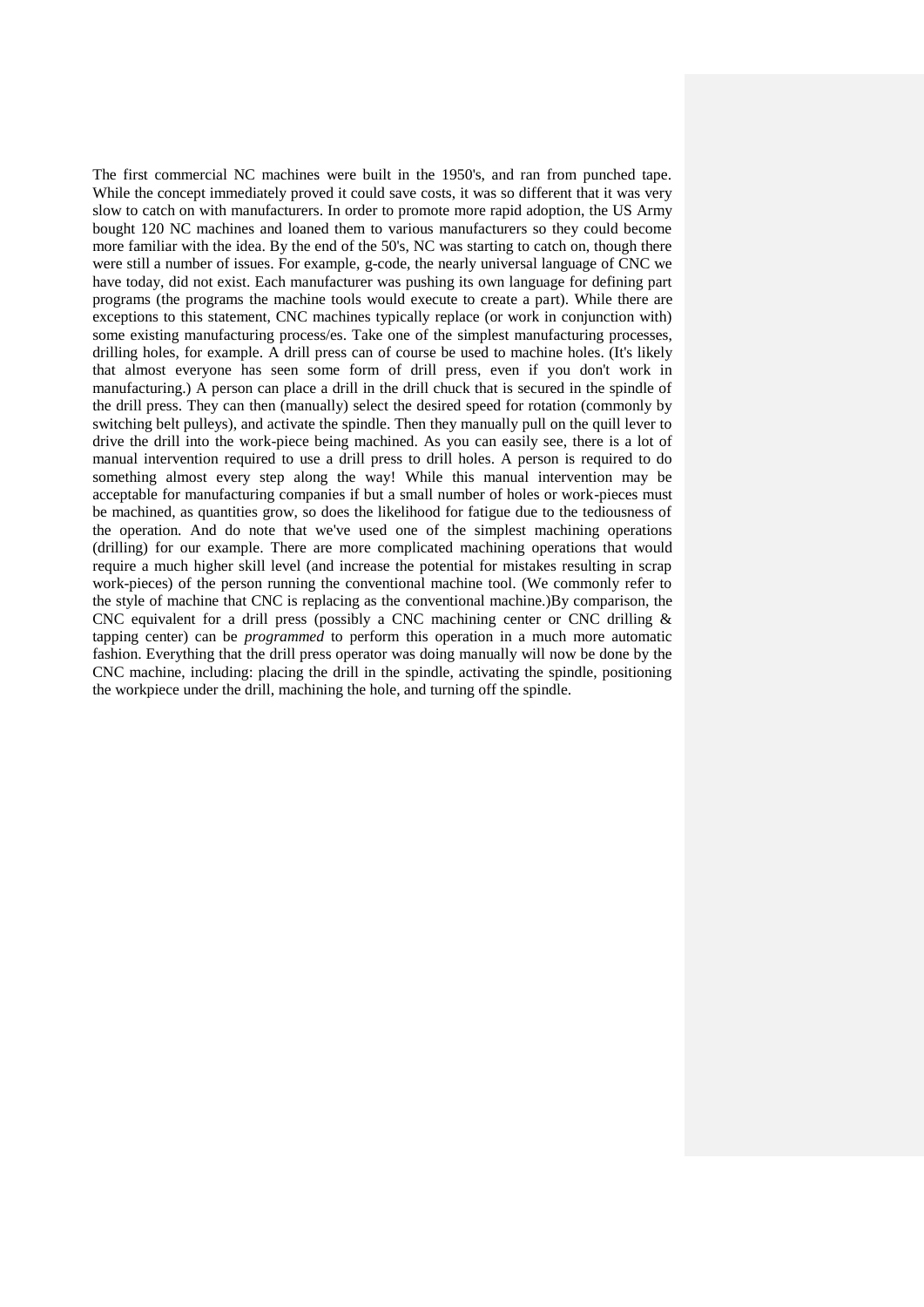

Fig-1-1959 CNC Machine: Milwaukee-Matic-II was first machine with a tool changer.

A number of key developments brought CNC rapidly along during the 1960's:

- Standard G-Code Language for Part Programs: The origin of g-code dates back to MIT, around 1958, where it was a language used in the MIT Servomechanisms Laboratory. The Electronic Industry Alliance standardized g-code in the early 1960's.

- CAD came into its own and started rapidly replacing paper drawings and draftsmen during the 60's. By 1970, CAD was a decent sized industry with players like Intergraph and Computervision, both of whom I consulted for back in my college days.

- Minicomputers like the DEC PDP-8's and Data General Nova's became available in the 60's and made CNC machines both cheaper and more powerful.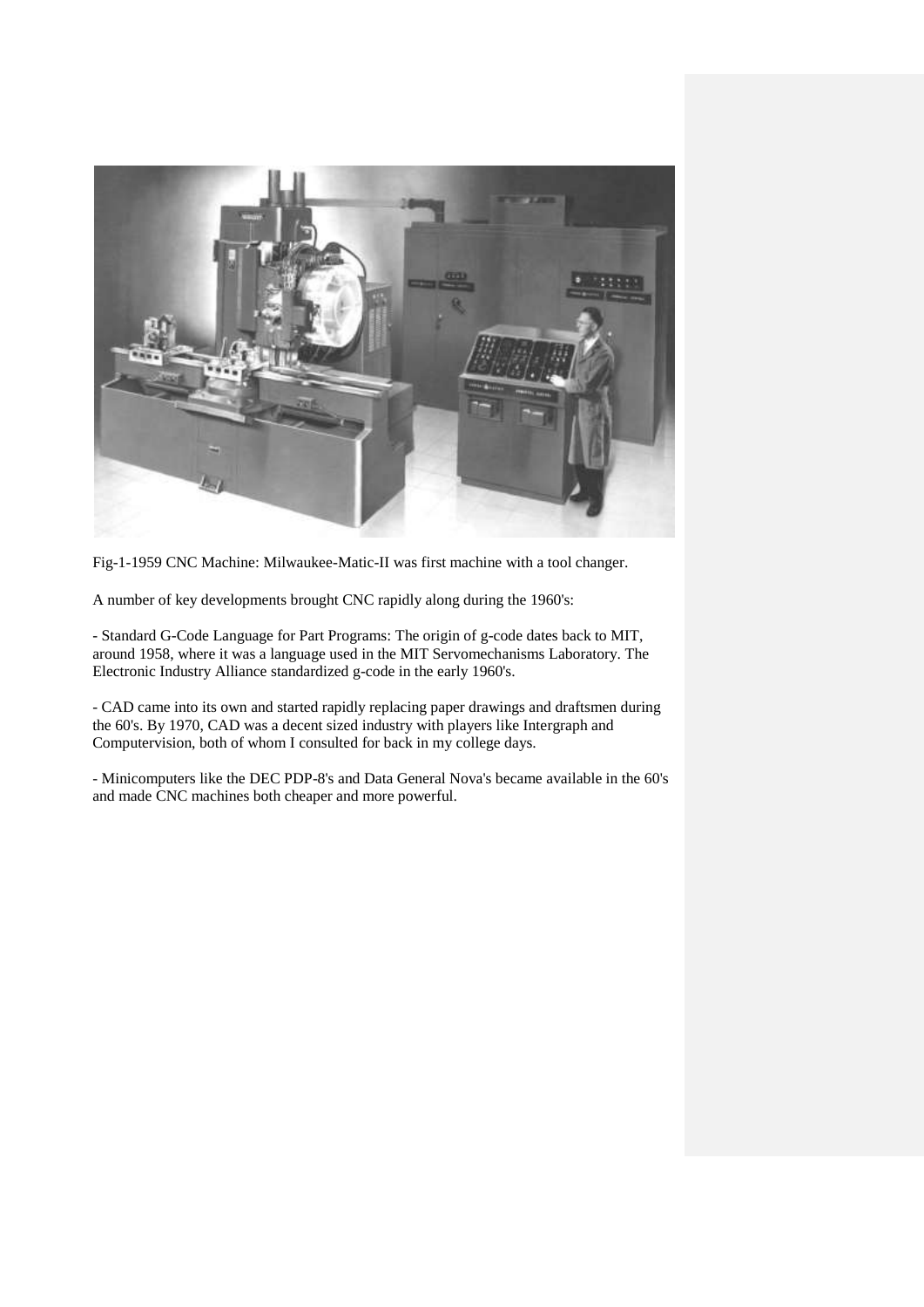



### Types of Machines

The most common CNC machines are milling machines, lathes, and grinders. Milling machines automatically cut materials, including metal, using a cutting spindle, which can move to different positions and depths as directed by the computer instructions. Lathes use automated tools that spin to shape material. They're commonly used to make very detailed cuts in symmetrical pieces, like cones and cylinders.

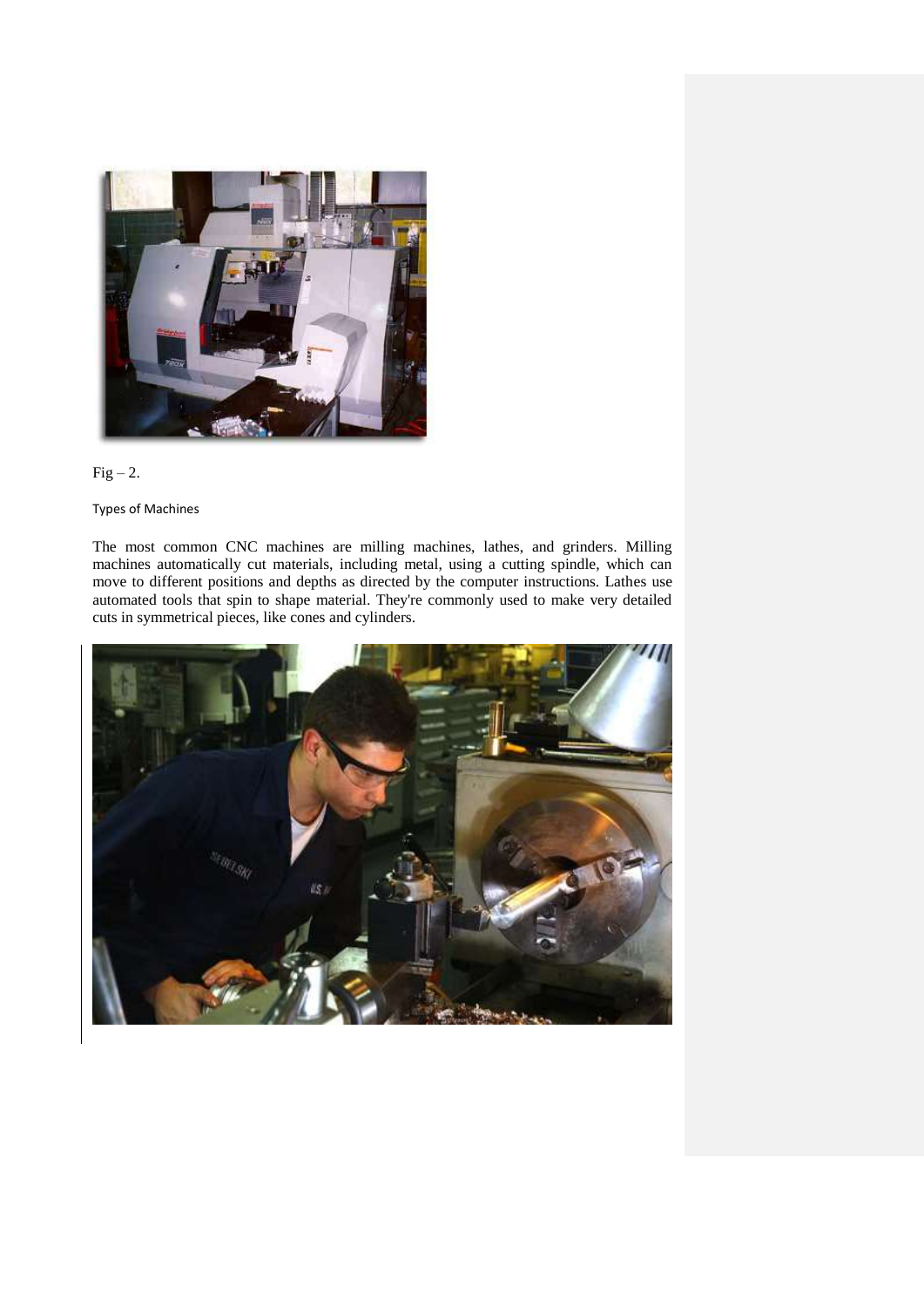

Fig-3

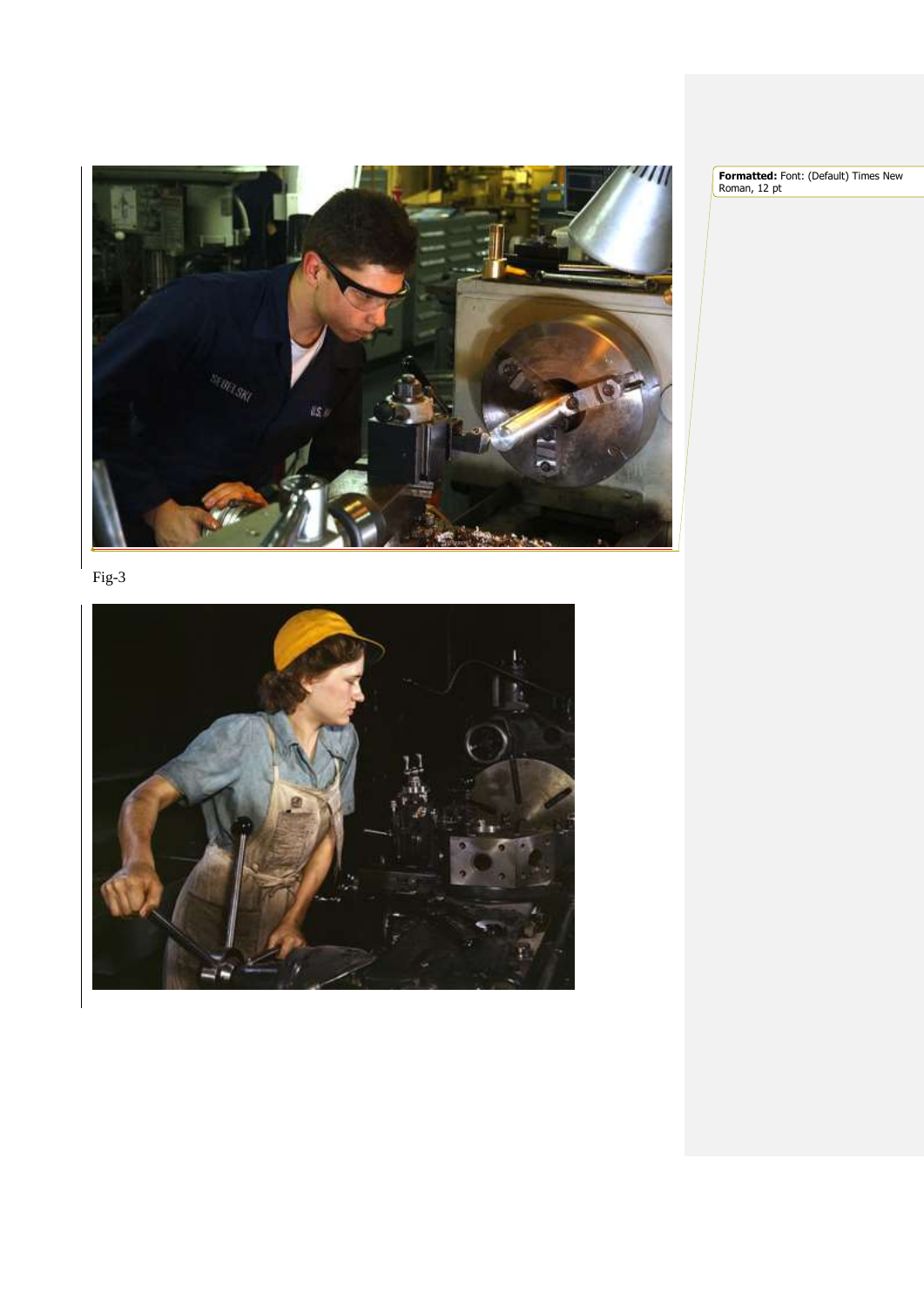

Fig-4

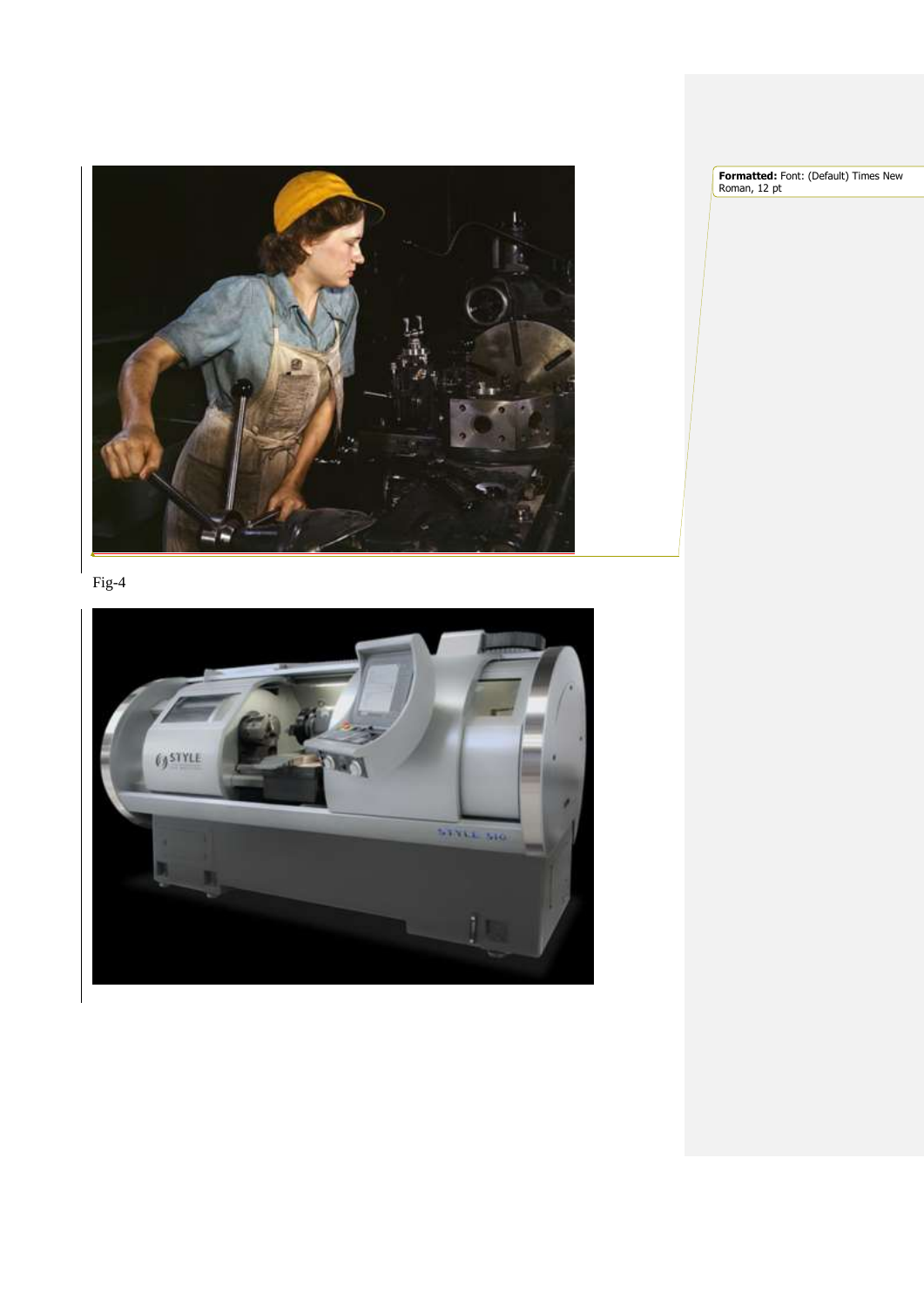

**Fig-5 STYLE 510**

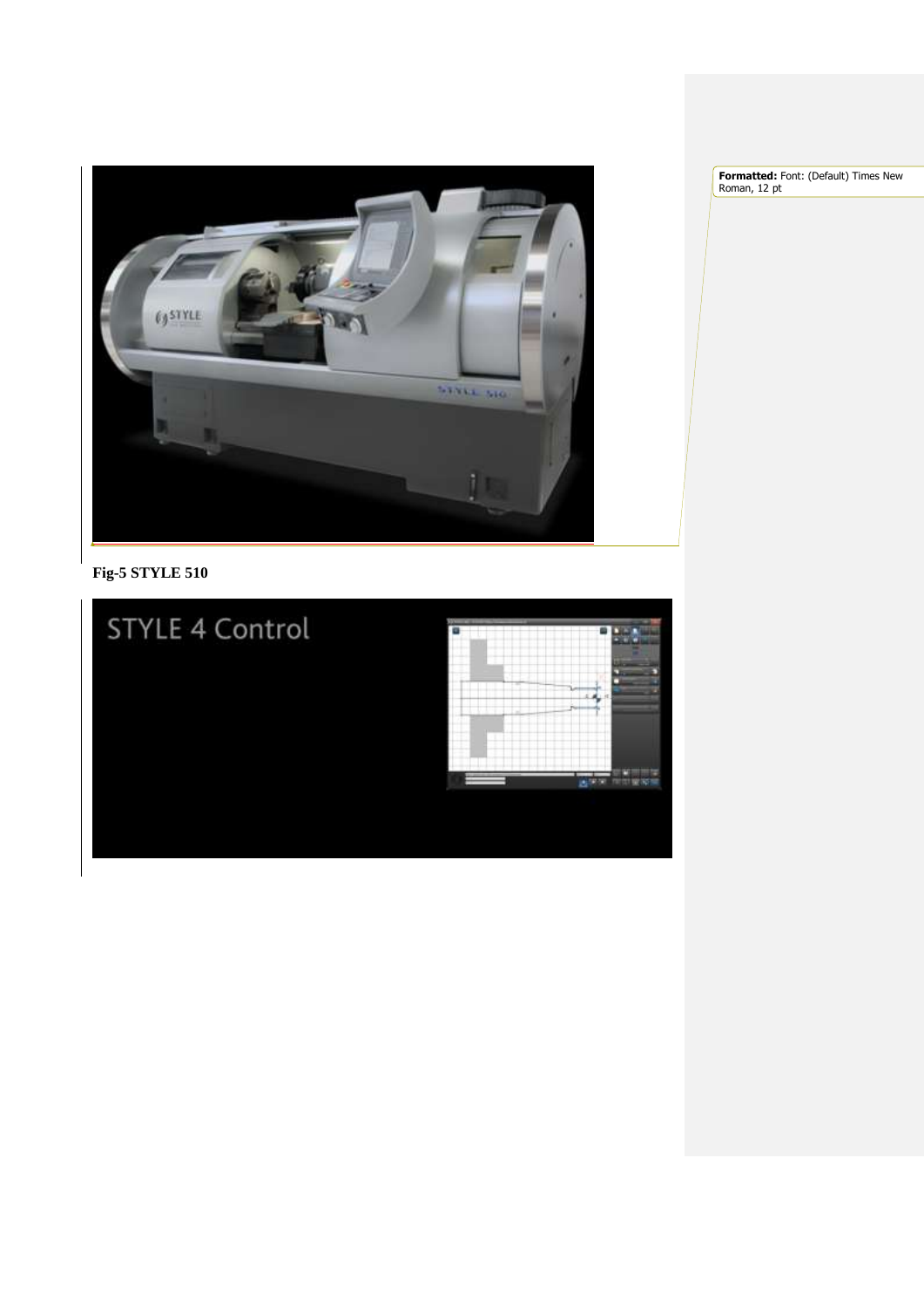

Fig-6

Grinders use a [spinningw](http://www.wisegeek.com/what-is-spinning.htm)heel to grind down materials, and mold metal or plastic into the desired shape. They're easy to program, so they're usually used for projects that do not require the same precision as mills or lathes. Besides these, there are also [CNC routers,](http://www.wisegeek.com/what-are-cnc-routers.htm) which are used to make cuts in a variety of materials; as well as computer programmable 3D printers; and turret punches, which are used to make holes in metal or plastic. This technology can also be used with different types of cutters, including those that work with water, lasers, and plasma.

Programming and Operation.

The code used to program CNC units is generally called G-Code. It contains information about where parts of the machine should be positioned, and tell the machine exactly where to place a tool. Other instructions tell the machine additional details, like the speed a part should run at; how deep it should cut, burn, or punch; and the angle of an automated tool. Must modern industrial CNC machines are tied into a network of computers, and received operating and tooling instructions via a software file.

Advantages and Disadvantages.

In an industrial setting, CNC machines can be combined into entire cells of tooling machines that can operate independently of each other. They are often driven by completely digital designs, which eliminates the need for design blueprints to be physically drawn up. Many are capable of running for several days without human intervention. In fact, some are so sophisticated that they can contact the operator's cell phone and send an alert if a malfunction occurs. These automated features make it possible to produce thousands of parts with minimum supervision, and free the operator to perform other task. Beside this, a CNC machine can form parts with a level of precision that is nearly impossible using older tools. In a conventional factory, workers must control different tools by hand , and errors are common, but a machine can perform the same task without becoming tired, and can work non-stop. This saves allot of time, and the improved accuracy can help eliminate waste, since there are less faulty parts that has to be thrown away.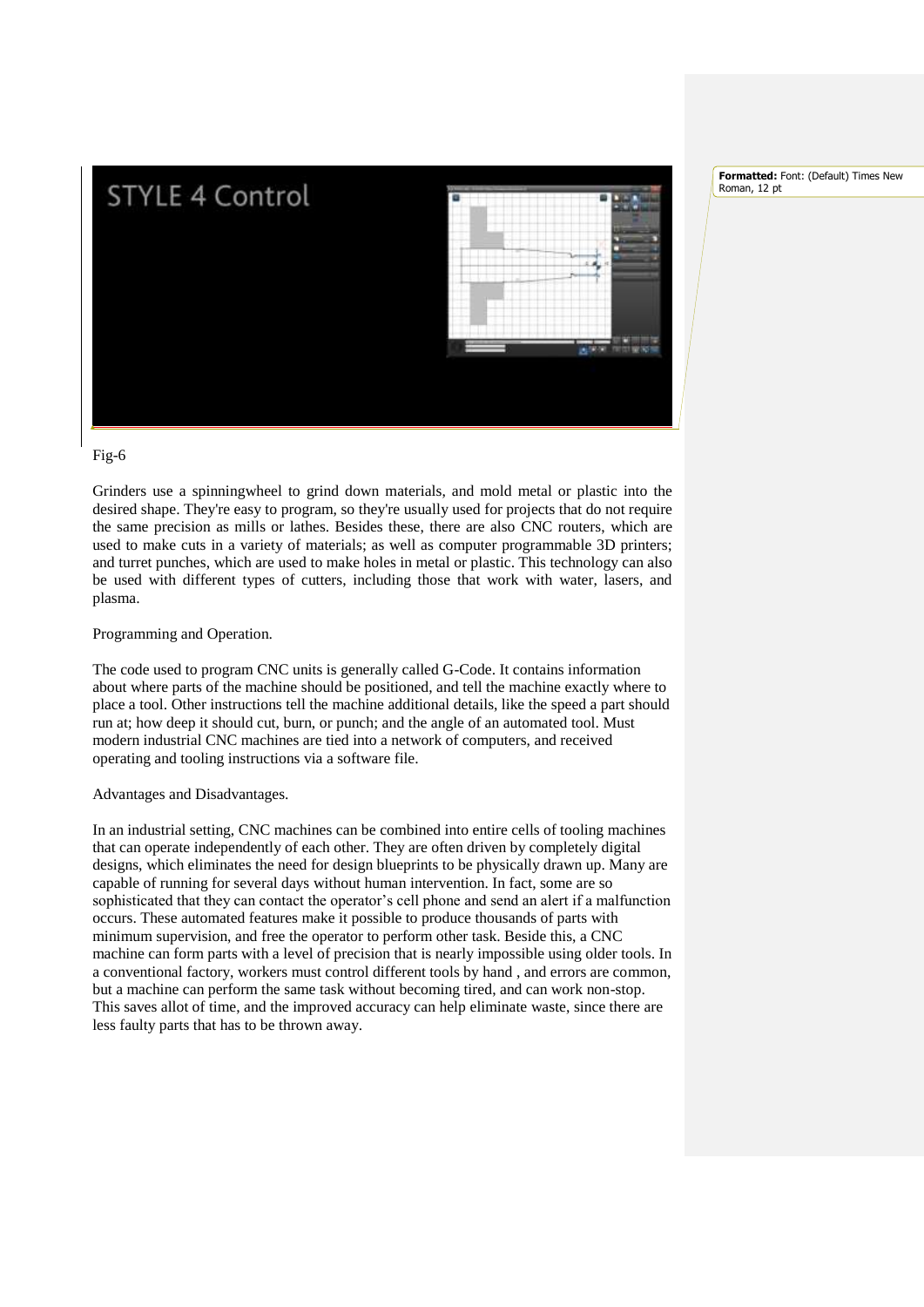Despite their advantages, CNC machines are more expensive than older types of machines, which can made them unaffordable for smaller operations. They are also expensive to repair and maintained. Also, though they do limit the potential for errors, they don't eliminate it entirely, since operations can still program or operate the machine incorrectly. Additionally, these machines need to be operated by a skilled work-force with a specific type of trainings which may not be available in all areas.

### Development.

CNC machines have evolved considerably since their initial introduction into the manufacturing industry. The earliest ones received code instructions through hard-wired controllers, which meant that the programming format could not be altered. Later models were programmed via mainframe cables and floppy disks, which permitted variations in programming. Modern ones can be operated by software files found on CDs, USB drives, or sent over a network.

### **What Kinds of CNC Machines Exist?**

The short answer is more than we could possibly go into here, but let's try to cover some of the major categories of CNC, which are the most common.

### **CNC Machine Lathes**

Some view Lathes as the only universal machine tool because a lathe can make all of the parts needed for another lathe. A lathe spins the work-piece in a spindle while a fixed cutting tool approaches the work-piece to slice chips off of it. Because of this geometry, lathes are ideal for parts that have symmetry around some axis that could be chucked up in the spindle.CNC Lathes have at the very least the ability to drive the cutting tool under g-code control over 2 axes, referred to as X and Z. They may have a considerable amount of other functionality as well, and there are many variations on lathes such as Swiss Lathes. The act of cutting a work-piece on a lathe is called "Turning".

## **CNC Milling Machines**

In a mill, the cutter is placed in the spindle where it rotates. The work-piece then moves past the cutter so that chips may be sliced off. The act of cutting a work-piece on a mill is called "Milling". CNC Mills have at the very least the ability to drive cut in 3 dimensions (some older machines may be limited to 2 or 2 1/2 if there are limitations on when that 3rd dimension may be used) which are referred to as the X, Y, and Z axes.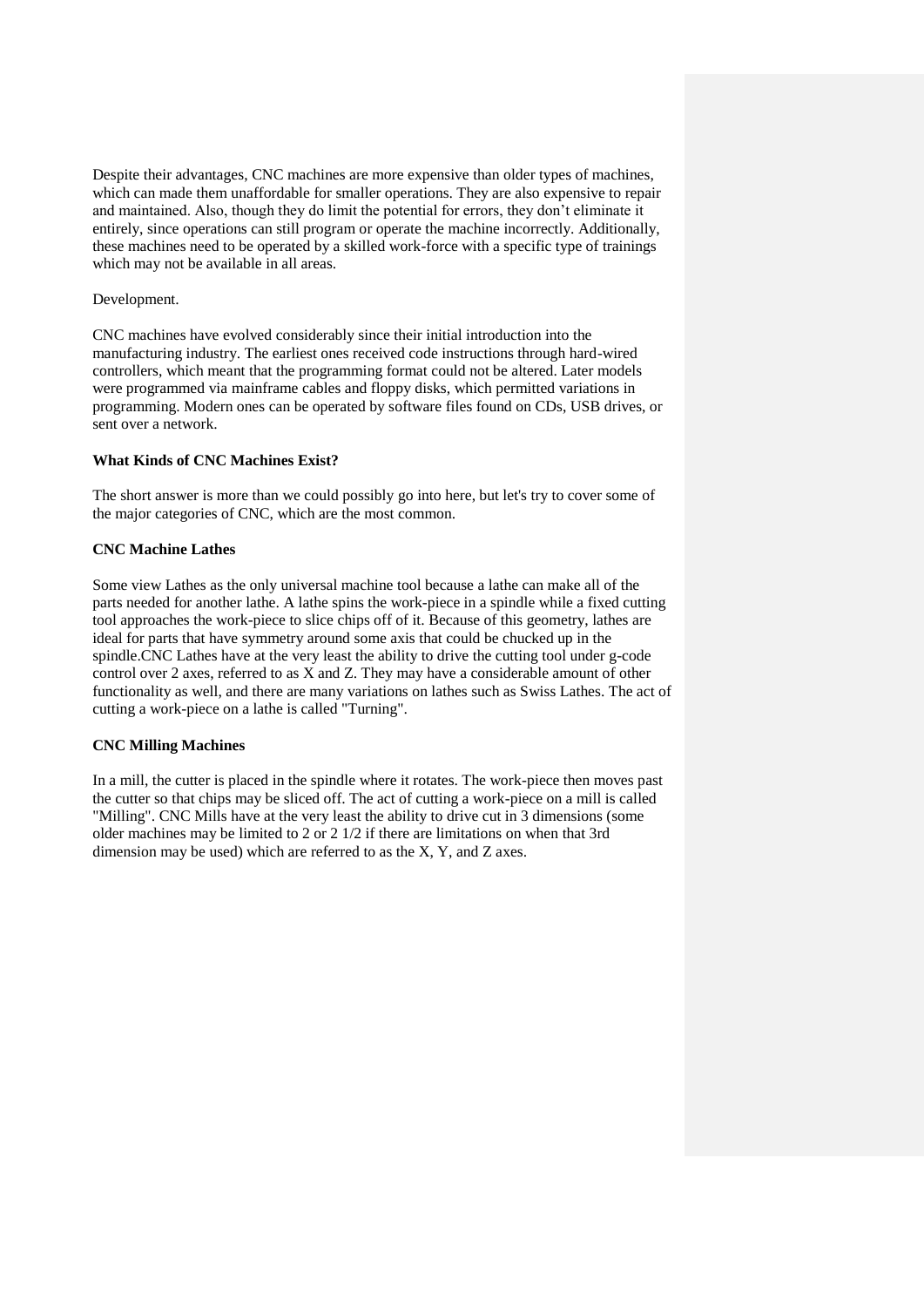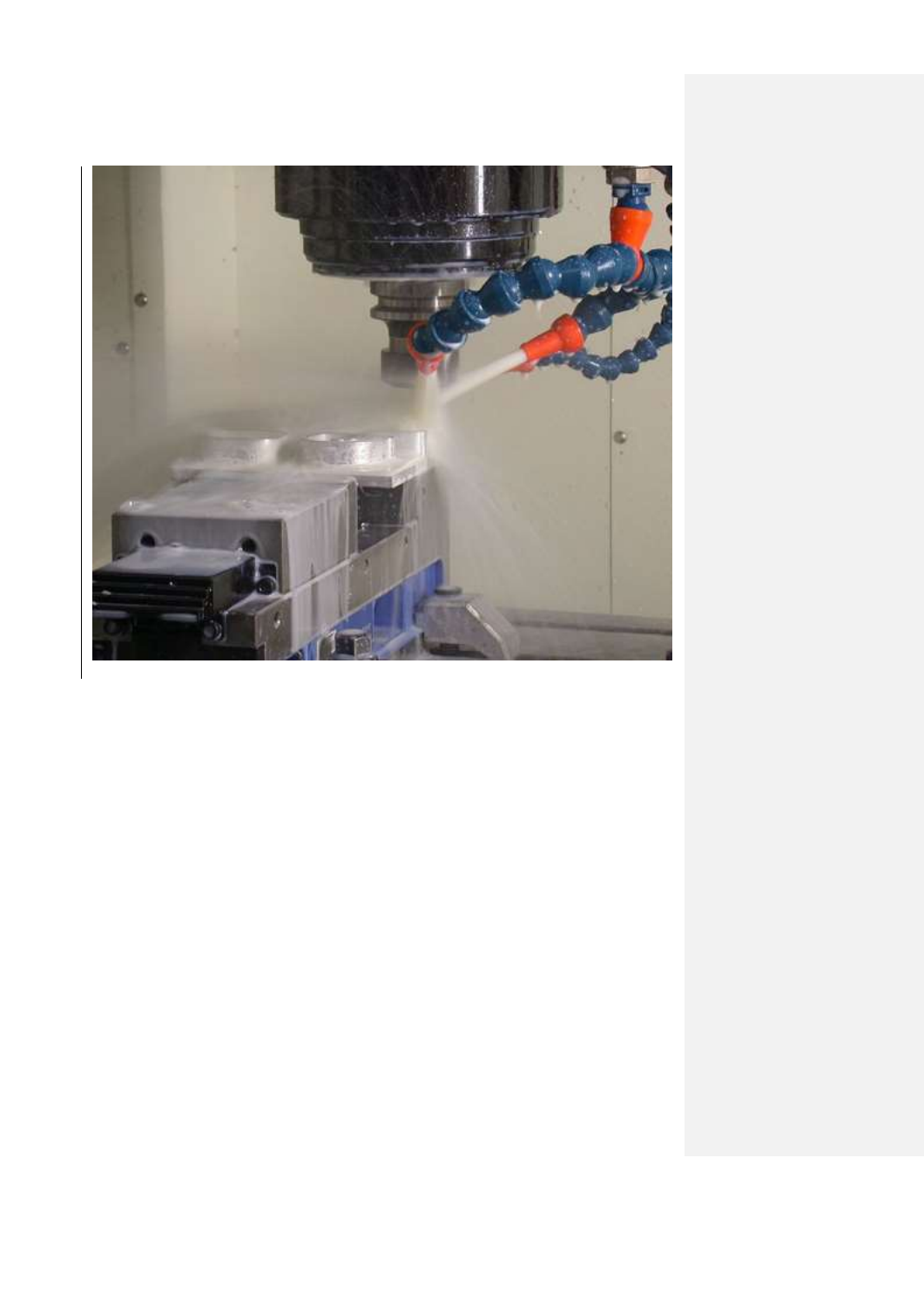

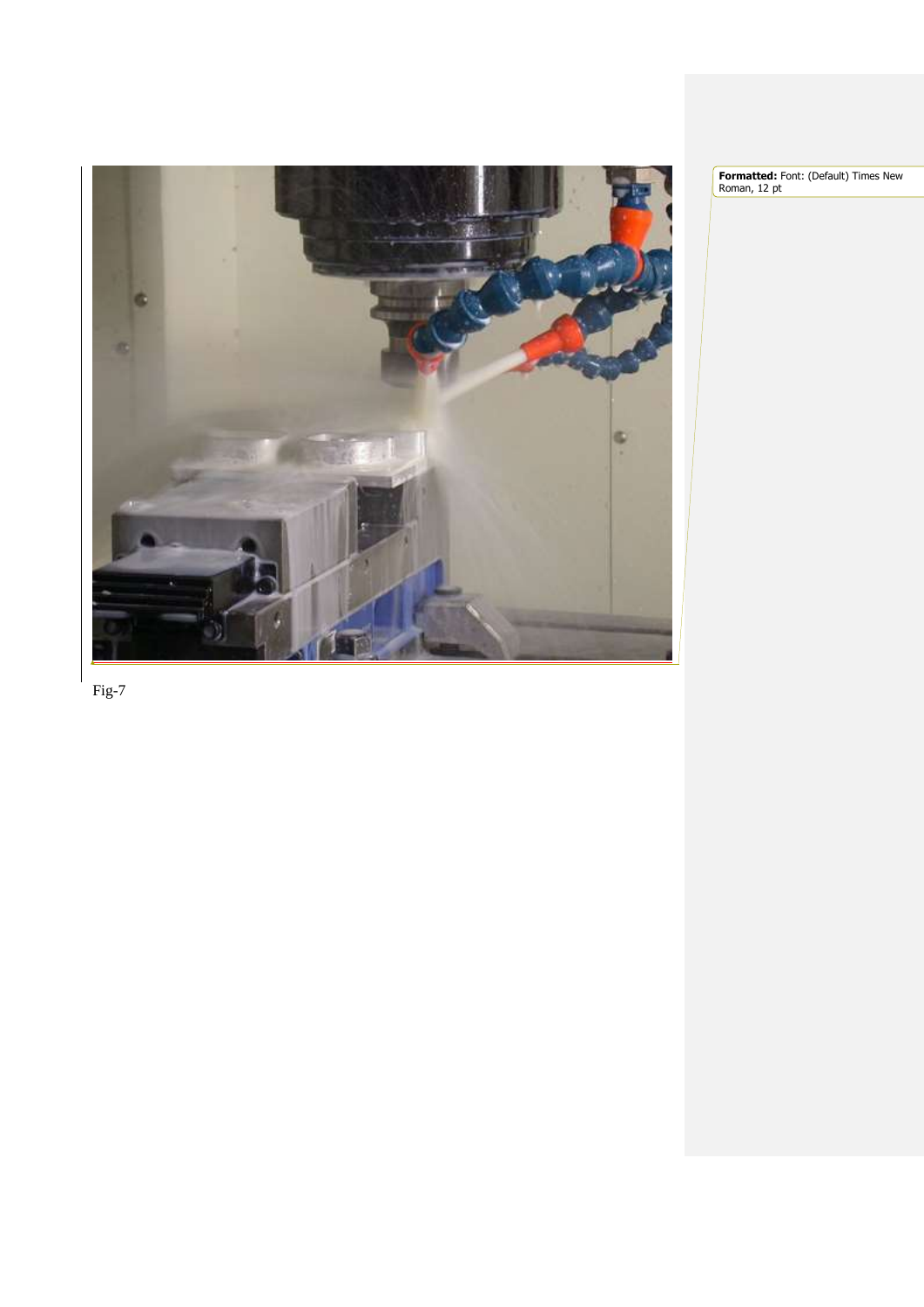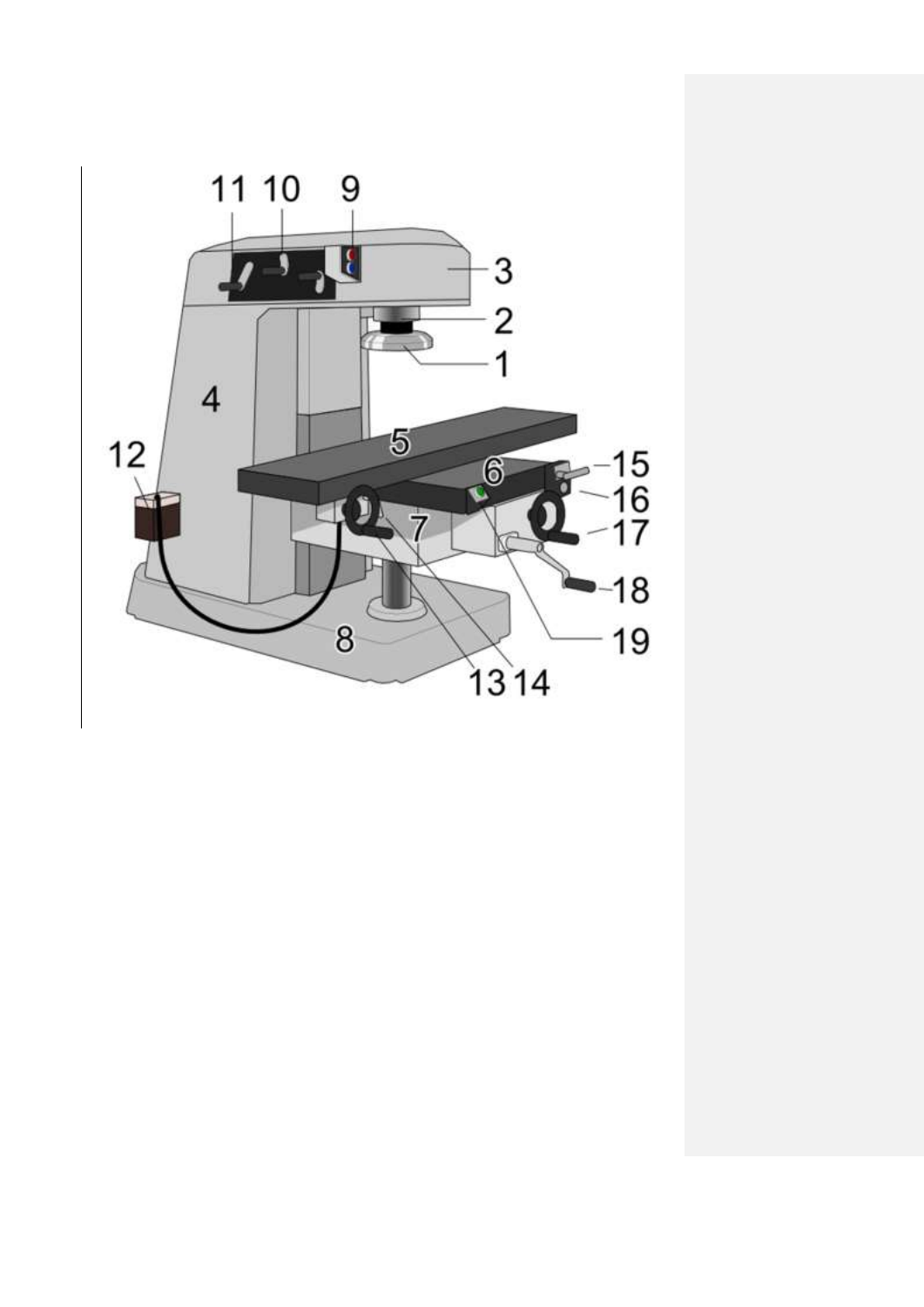

**Formatted:** Font: (Default) Times New

Roman, 12 pt

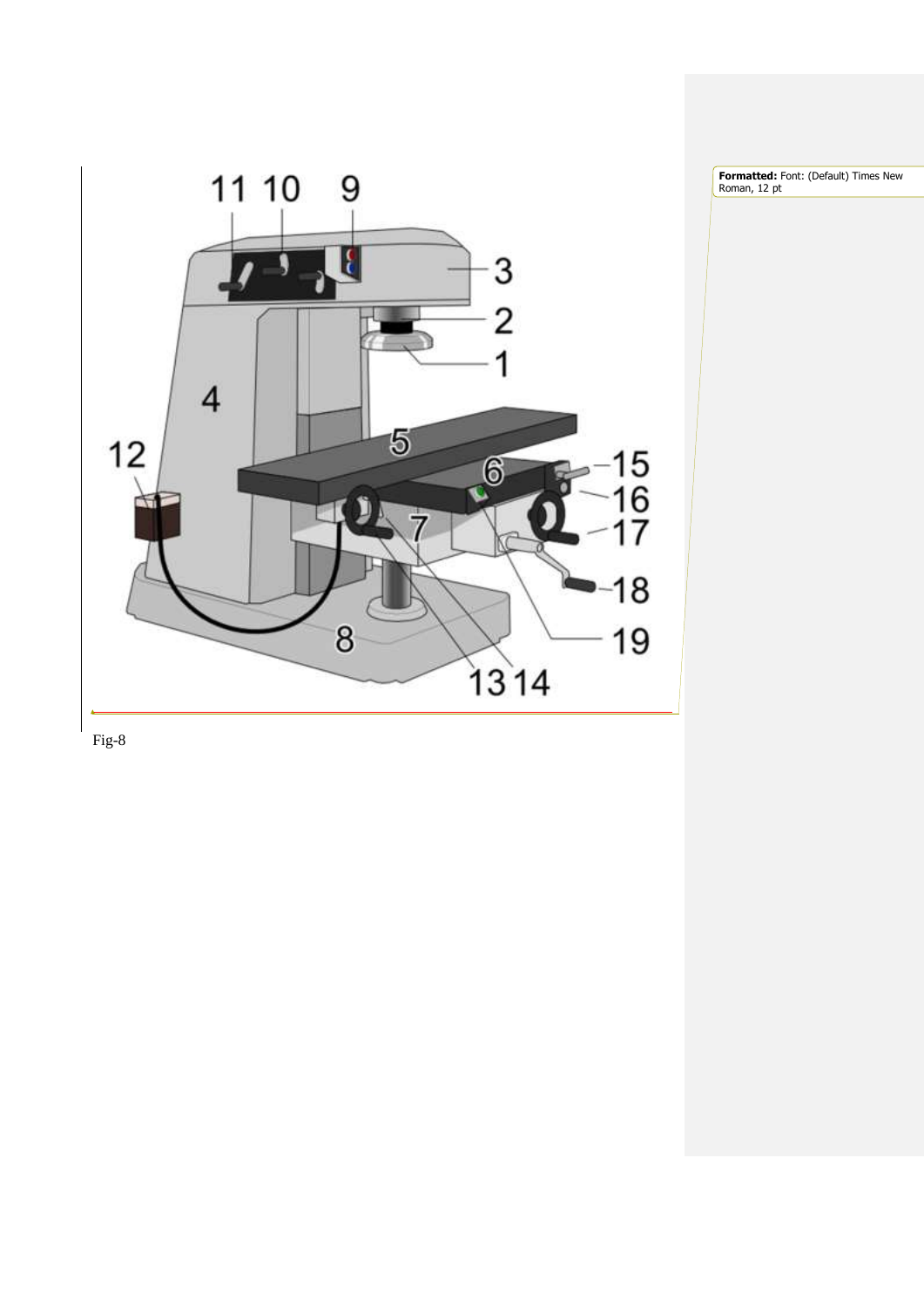

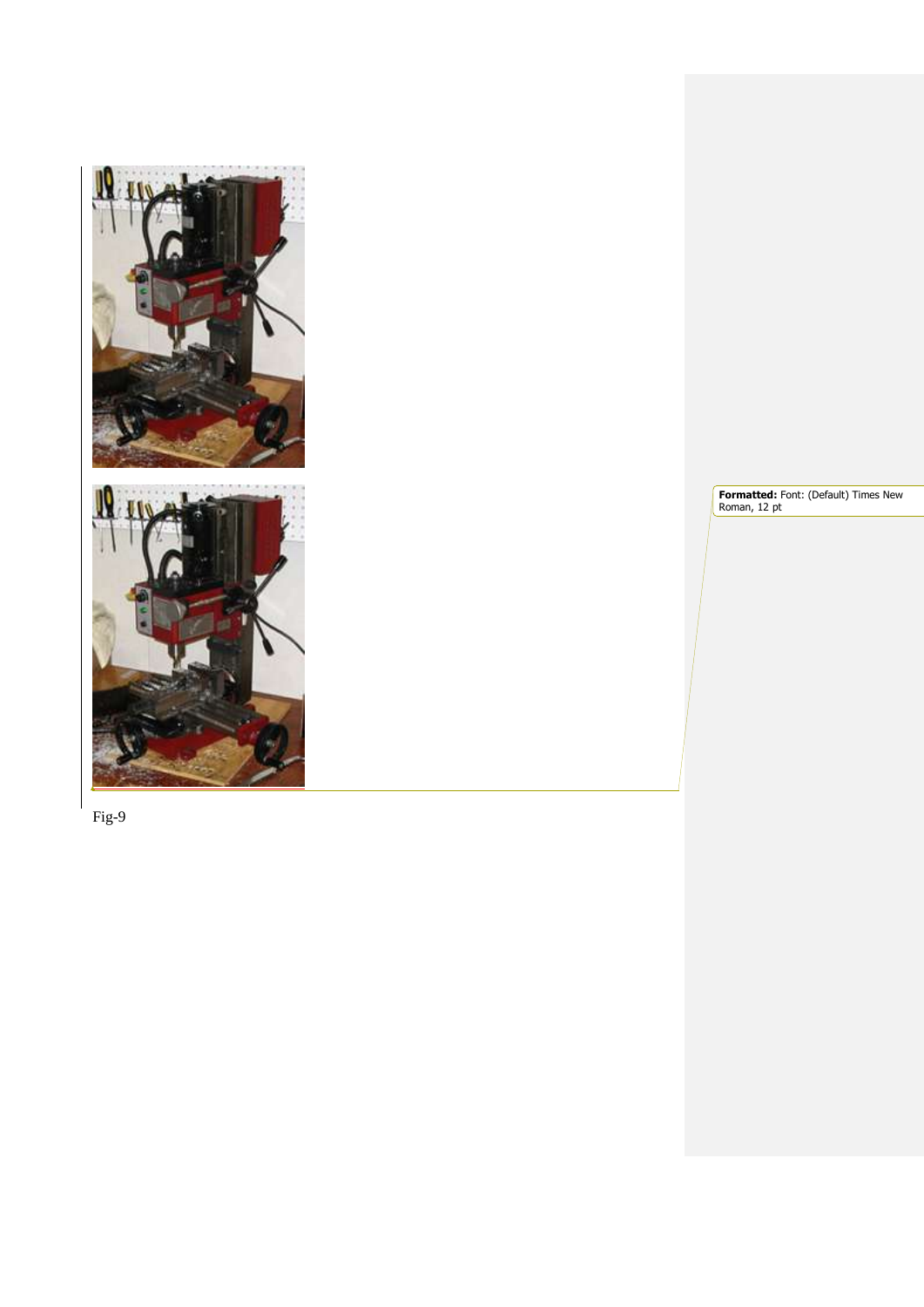

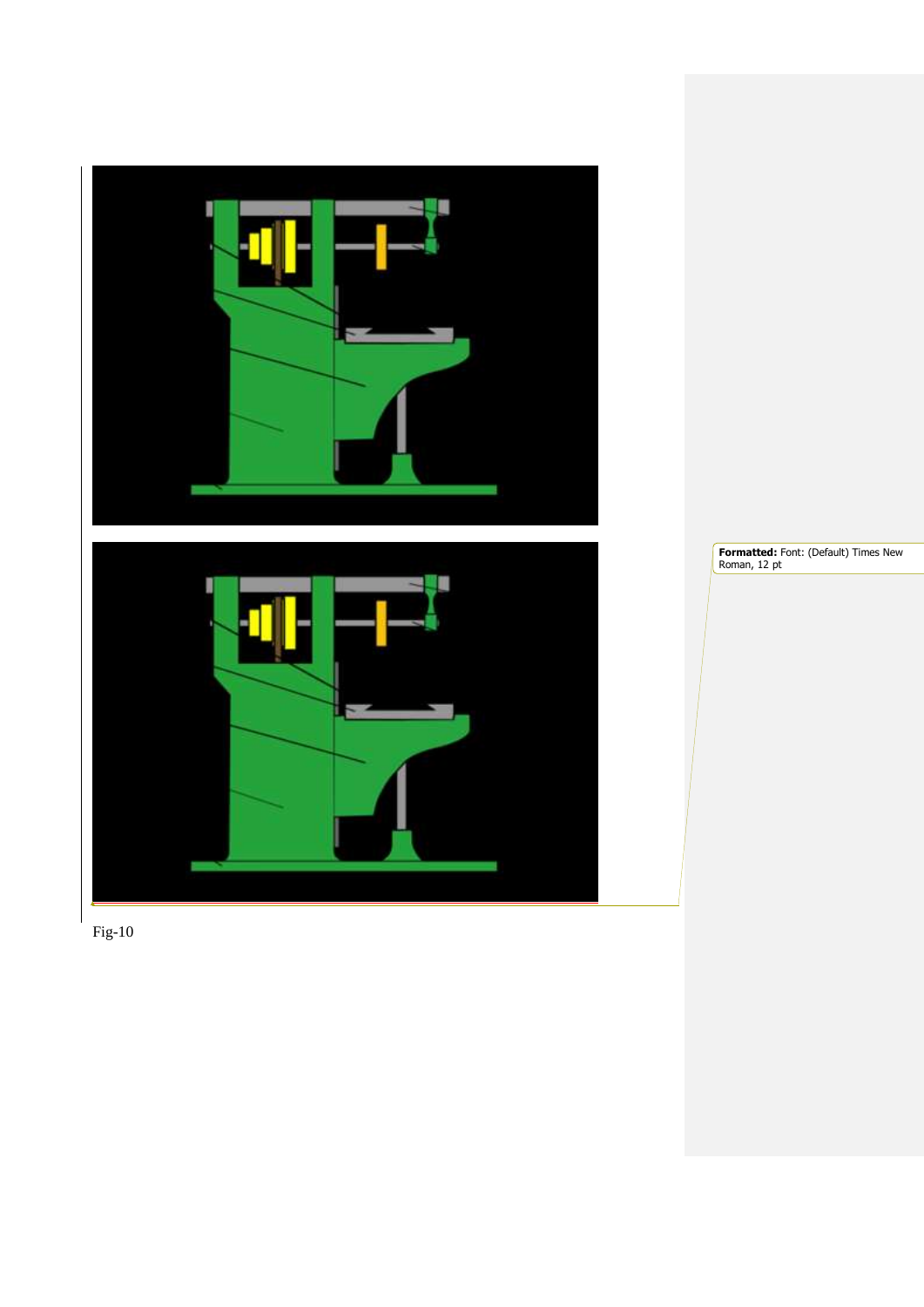



**Fig-11 STYLE BT 1500E (Mill)**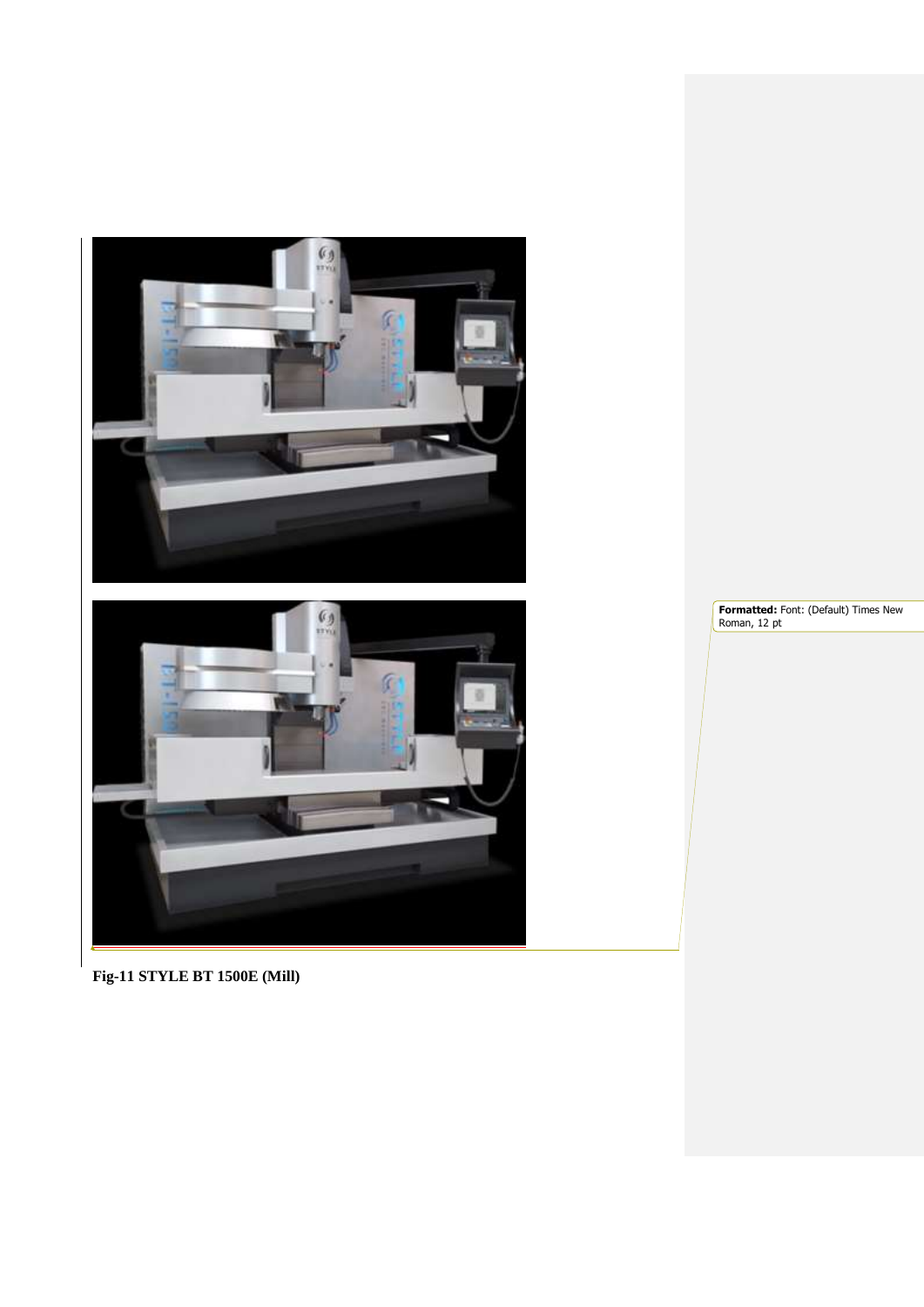#### **CNC Routers**

A CNC Router is actually a type of CNC Mill, typically one that uses what's called a "gantry" configuration. Typically they're called CNC Routers instead of CNC Gantry Mills when they're used to cut wood, but this need not exclusively be the case.Many think of CNC machines as being focused on cutting metal, but there is a huge market for CNC woodworking machines of which the CNC Router is the principle example. There are many more types of CNC machine than just these three most common types including CNC presses of various kinds and so on. New CNC technologies are appearing all the time. Who knows what the future will bring?

## How CNC works

As you might already have guessed, everything that an operator would be required to do with conventional machine tools is programmable with CNC machines. Once the machine is setup and running, a CNC machine is quite simple to keeprunning. In fact CNC operators tend to get quite bored during lengthy production runs because there is so little to do. With some CNC machines, even the work-piece loading process has been automated. (We don't mean to over-simplify here. CNC operators are commonly required to do other things related to the CNC operation like measuring work-pieces and making adjustments to keep the CNC machine running good work-pieces.)Let's look at some of the specific programmable functions.

#### Motion control

All CNC machine types share this commonality: They all have two or more programmable directions of motion called *axes*. An axis of motion can be linear (along a straight line) or rotary (along a circular path). One of the first specifications that implies a CNC machine's complexity is how many axes it has. Generally speaking, the more axes, the more complex the machine.

The axes of any CNC machine are required for the purpose of causing the motions needed for the manufacturing process. In the drilling example, these (3) axis would position the tool over the hole to be machined (in two axes) and machine the hole (with the third axis). Axes are named with letters. Common linear axis names are X, Y, and Z. Common rotary axis names are A, B, and C.

# Programmable accessories.

A CNC machine wouldn't be very helpful if all it could only move the work-piece in two or more axes. Almost all CNC machines are programmable in several other ways. The specific CNC machine type has a lot to do with its appropriate programmable accessories. Again, any required function will be programmable on full-blown CNC machine tools. Here are some examples for one machine type.

*Machining centers* Automatic tool changer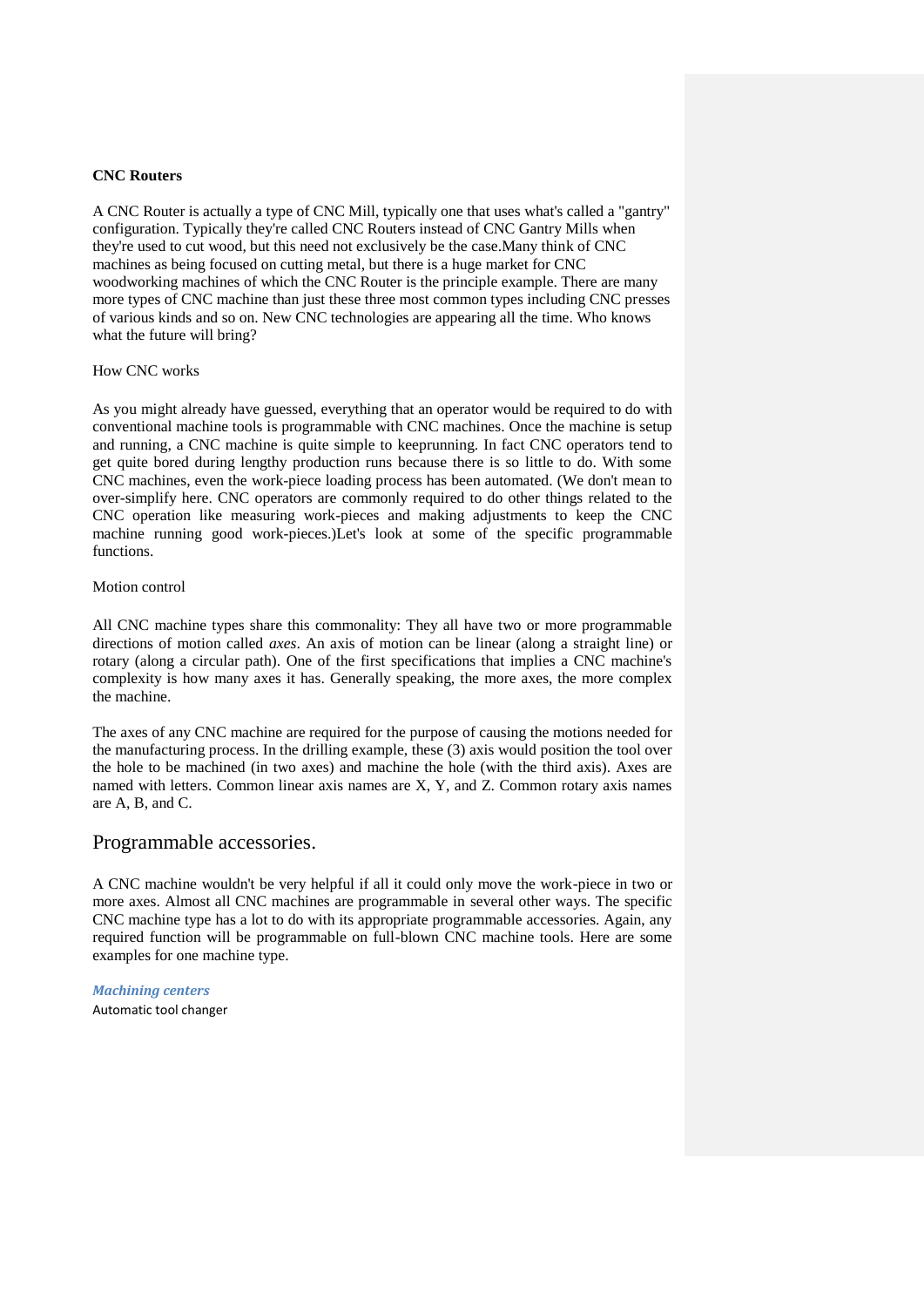Most machining centers can hold many tools in a tool magazine. When required, the required tool can be automatically placed in the spindle for machining.

#### Spindle speed and activation

The spindle speed (in revolutions per minute) can be easily specified and the spindle can be turned on in a forward or reverse direction. It can also, of course, be turned off.

#### Coolant

Many machining operations require coolant for lubrication and cooling purposes. Coolant can be turned on and off from within the machine cycle.

#### The CNC program

Think of giving any series of step-by-step instructions. A CNC program is nothing more than another kind of instruction set. It's written in sentence-like format and the control will execute it in sequential order, step by step.A special series of CNC *words* are used to communicate what the machine is intended to do. CNC words begin with letter addresses (like F for feedrate, S for spindle speed, and X, Y & Z for axis motion). When placed together in a logical method, a group of CNC words make up a commandthat resemble a sentence. For any given CNC machine type, there will only be about 40-50 words used on a regular basis. So if you compare learning to write CNC programs to learning a foreign language having only 50 words, it shouldn't seem overly difficult to learn CNC programming.

#### The CNC control

The CNC control will interpret a CNC program and activate the series of commands in sequential order. As it reads the program, the CNC control will activate the appropriate machine functions, cause axis motion, and in general, follow the instructions given in the program. Along with interpreting the CNC program, the CNC control has several other purposes. All current model CNC controls allow programs to be modified (edited) if mistakes are found. The CNC control allows special verification functions (like dry run) to confirm the correctness of the CNC program. The CNC control allows certain important operator inputs to be specified separate from the program, like tool length values. In general, the CNC control allows all functions of the machine to be manipulated.

#### What is a CAM system?

For simple applications (like drilling holes), the CNC program can be developed manually. That is, a programmer will sit down to write the program armed only with pencil, paper, and calculator. Again, for simple applications, this may be the very best way to develop CNC programs. As applications get more complicated, and especially when new programs are required on a regular basis, writing programs manually becomes much more difficult. To simplify the programming process, a computer aided manufacturing (CAM) system can be used. A CAM system is a software program that runs on a computer (commonly a PC) that helps the CNC programmer with the programming process. Generally speaking, a CAM system will take the tediousness and drudgery out of programming. In many companies the CAM system will work with the computer aided design (CAD) drawing developed by the company's design engineering department. This eliminates the need for redefining the work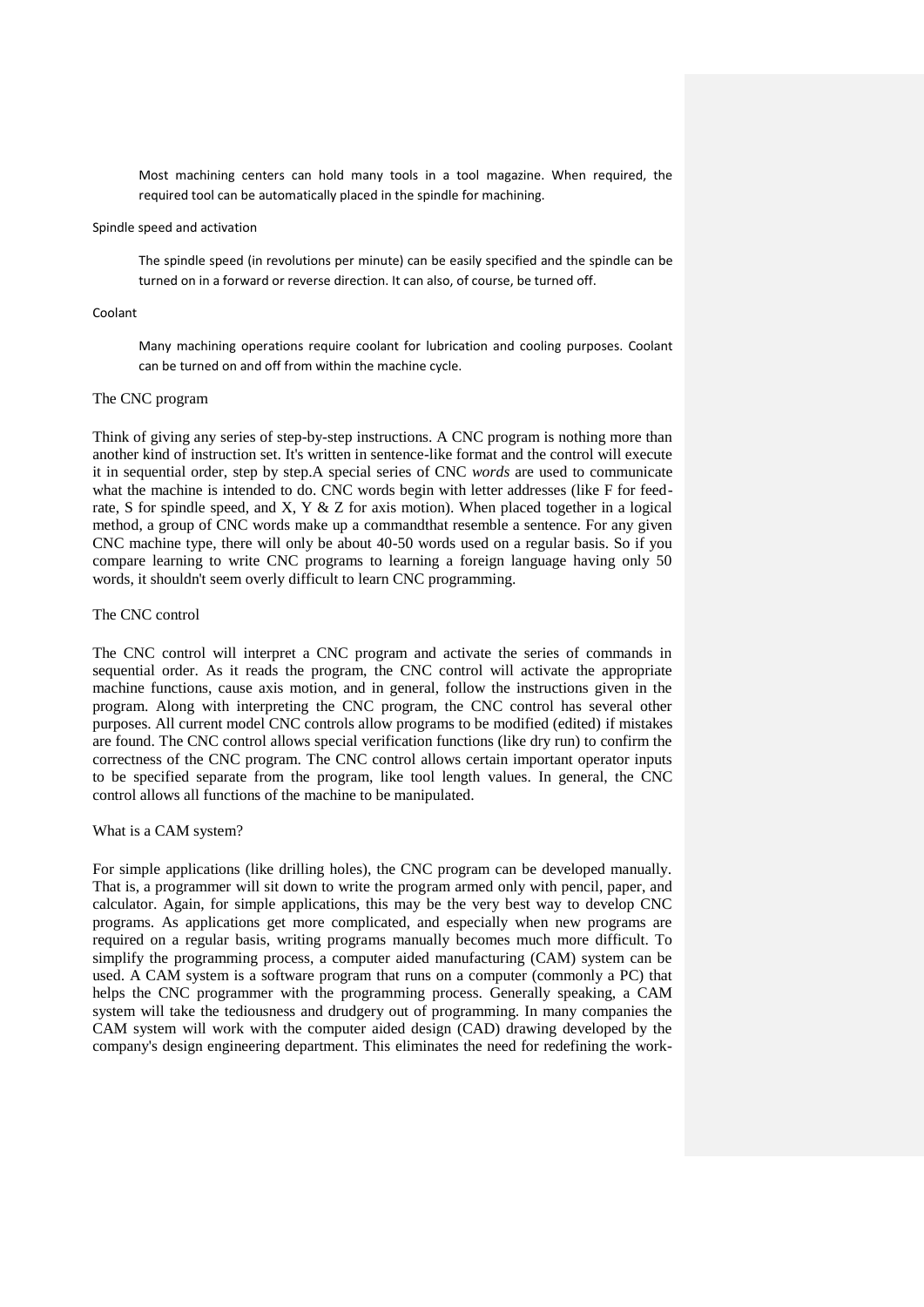piece configuration to the CAM system. The CNC programmer will simply specify the machining operations to be performed and the CAM system will create the CNC program (much like the manual programmer would have written) automatically.

What is a DNC system?

Once the program is developed (either manually or with a CAM system), it must be loaded into the CNC control. Though the setup person could type the program right into the control, this would be like using the CNC machine as a very expensive typewriter. If the CNC program is developed with the help of a CAM system, then it is already in the form of a text file. If the program is written manually, it can be typed into any computer using a common word processor (though most companies use a special CNC text editor for this purpose). Either way, the program is in the form of a text file that can be transferred right into the CNC machine. A distributive numerical control (DNC) system is used for this purpose. A DNC system is nothing more than a computer that is networked with one or more CNC machines. Until only recently, rather crude serial communications protocol (RS-232c) had to be used for transferring programs. Newer controls have more current communications capabilities and can be networked in more conventional ways (Ethernet, etc.). Regardless of methods, the CNC program must of course be loaded into the CNC machine before it can be run.

# **Types of CNC machines**

As stated, CNC has touched almost every facet of manufacturing. Many machining processes have been improved and enhanced through the use of CNC. Let's look at some of the specific fields and place the emphasis on the manufacturing processes enhanced by CNC machine usage.

In the metal removal industry:

Machining processes that have traditionally been done on conventional machine tools that are possible (and in some cases improved) with CNCmachining centers include all kinds of milling (face milling, contour milling, slot milling, etc.), drilling, tapping, reaming, boring, and counter boring. In similar fashion, all kinds of turning operations like facing, boring, turning, grooving, knurling, and threading are done on CNC turning centers. There are all kinds of special "off-shoots" of these two machine types including CNC milling machines, CNC drill and tap centers, and CNC lathes.

Grinding operations of all kinds like outside diameter (OD) grinding and internal diameter (ID) grinding are also being done onCNC grinders. CNC has even opened up a new technology when it comes to grinding. Contour grinding (grinding a contour in a similar fashion to turning), which was previously infeasible due to technology constraints is now possible (almost commonplace) with CNC grinders.

In the metal fabrication industry:

In manufacturing terms, fabrication commonly refers to operations that are performed on relatively thin plates. Think of a metal filing cabinet. All of the primary components are made of steel sheets. These sheets are sheared to size, holes are punched in appropriate places, and the sheets are bent (formed) to their final shapes. Again, operations commonly described as